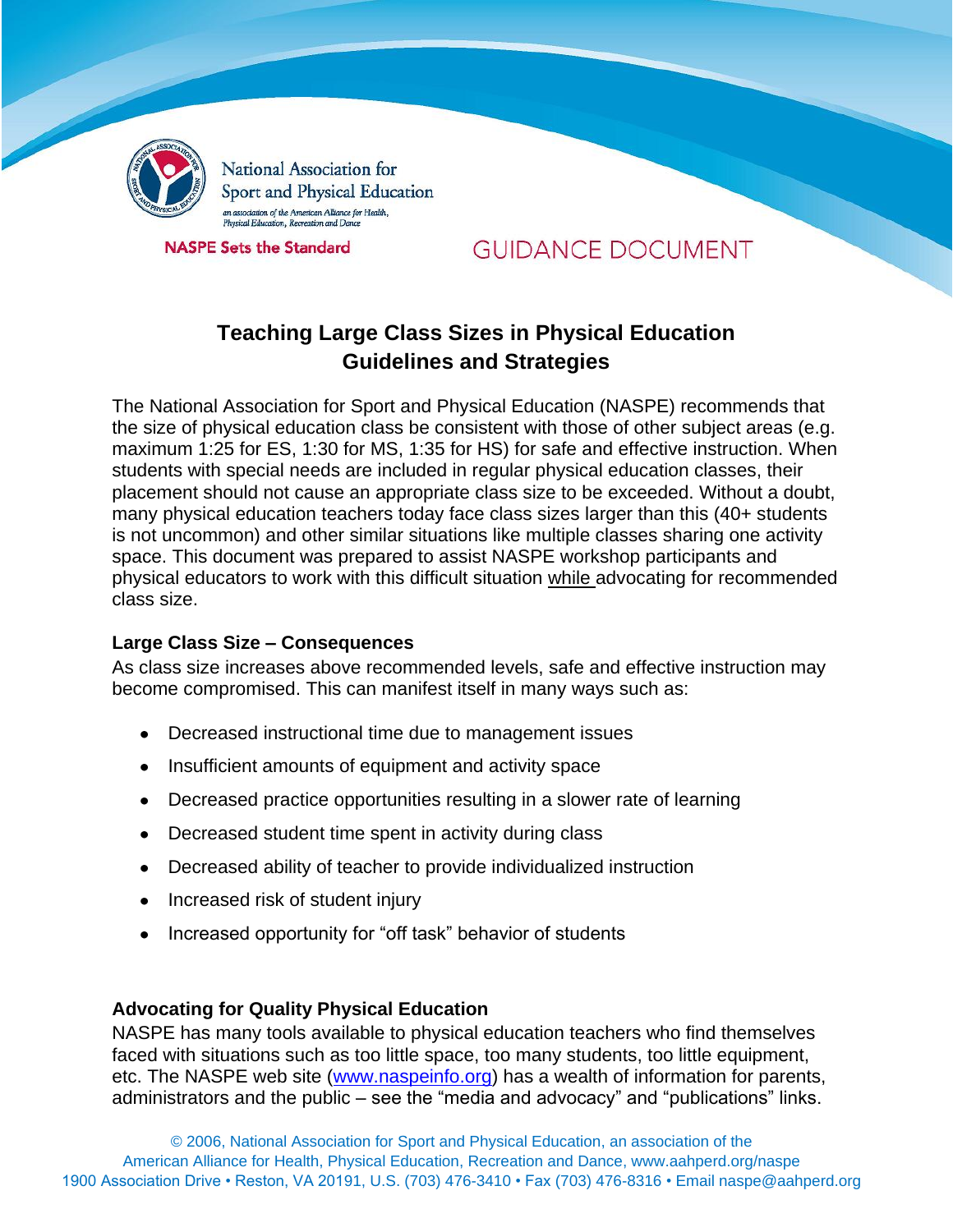## 2 **Teaching Large Class Sizes in Physical Education** *(cont.)*

These links include NASPE's Appropriate Practices in physical education documents and position papers, NASPE's definition of quality physical education, and a School Physical Education Program Checklist.

NASPE's on-line bookstore offers a wealth of information such as the *Opportunity to Learn Standards* for elementary, middle, and high school physical education, which provide detailed guidelines on class size, equipment, facilities and more. **We encourage you to use these tools to advocate for yourself and your students within your school community!** 

#### **Strategies for Teaching with Large Class Sizes**

Even in the face of adversity, physical education teachers must always provide the best possible instruction. For teachers faced with challenges such as large class size and sharing of activity space, the following list of recommended teaching methods and strategies can help minimize some of the challenges that may be typical with large classes. Some strategies may be more effective with older students than with younger ones.

- **Small group work**  Students are put into small groups to work on a concept, skill, and/or task. This teaching strategy helps to foster teamwork and respect and gives students ownership of the skill and responsibility for their own learning. An example is use of the Jig-Saw teaching method to teach a line dance. Divide the dance into parts and put each part on an individual poster. Number each poster so that it will be easier to assign. Divide the class into small groups. Assign a part of the dance to each group member. Each individual in the group will learn his/her part of the dance and then reassemble into the original group and teach it to their group. This process allows each group member to share in the responsibility of learning the dance.
- **Cooperative learning**  Students work cooperatively as a group to reach a consensus and structure their learning experience. Cooperative learning is a key component of Adventure Education classes. For older students, a good example of cooperative learning is the use of tarps in class. Tarp activities help promote cooperation and problem solving; additional modifications allow students with disabilities to participate. Divide the class into small groups and assign each group to a tarp. Issue various challenges to the groups such as performing a task without stepping off the tarp, turning it over, folding it in half, making a diamond shape or triangle, or instructing the students to use their bodies to cover as much of the tarp as possible.
- **Peer teaching/coaching**  Students exhibit leadership skills and skill knowledge to help one another learn by completing peer assessments. For example, students can be used as peers to assist small groups in learning skills, and students can be partnered for assessment tasks involving checklists. All levels of students can be taught and expected to do peer teaching/coaching. As a note, be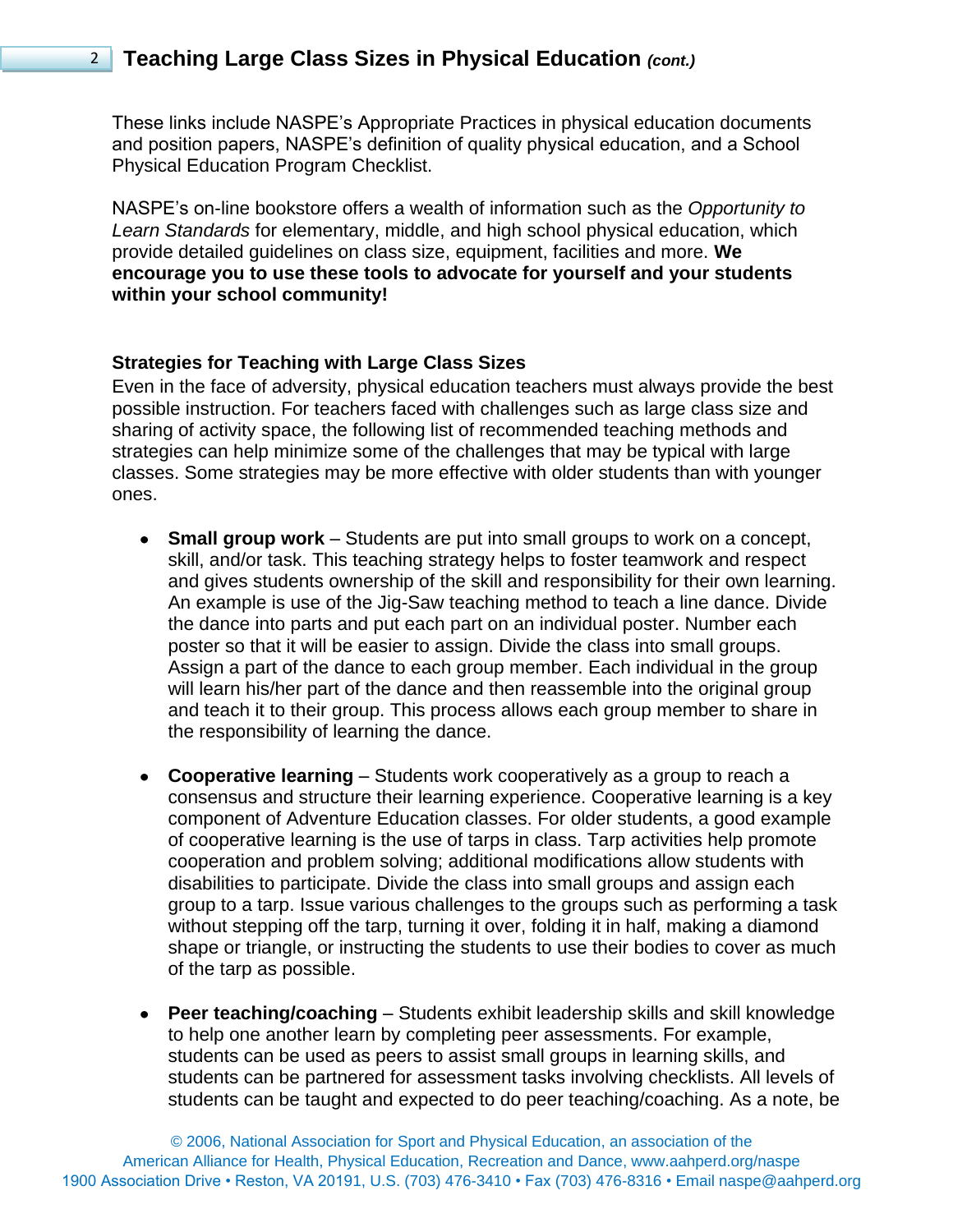## 3 **Teaching Large Class Sizes in Physical Education** *(cont.)*

cautious about intervening—speak to the "student" through the assigned "teacher."

- **Station work**  Students move through a series of stations that are set up for different tasks. There are innumerable station ideas such as skills, fitness, assessment, video, research, strategies, etc. Incorporate assessment stations or "next step" stations so that a group who has mastered an objective can move onto the next skill. Students should maintain written personal records that may include task sheets and performance statistics.
- **Small-sided games**  This teaching strategy uses a smaller number of players and a smaller playing area than a regulation game. This strategy can be applied to many sports, such as basketball, soccer, and volleyball, and allows for more participation and practice by each student.
- **Implement different curriculum models**  These can be used as a format to deliver units of instruction. Personal and Social Responsibility, Sport Education, and Teaching Games for Understanding are very effective models to use with large classes.
- **Individualized instruction** Pre-assess and identify student placement in an established sequence of learning tasks in which students can progress at an individual pace with assessment for mastery before moving to the next task. This procedure automatically arranges students in small groups, moving to a variety of tasks, each of which may require different equipment and space. Individual instruction is an excellent way for students to assume responsibility for their own learning.
- **Class projects**  Students are divided into groups to participate in activity/instruction or to work on projects. This may require multiple instructors and the use of multiple facilities within the school. Teaching assistants may be available to accompany students away from the physical education area. For example, half of the class may be in the gymnasium while half is in the media center or computer lab working on a project for their physical education portfolio.
- **Assessment**  To facilitate effective student assessment, utilize strategies in addition to direct teacher observation such as:
	- a. Videotape performance and evaluate them after class or let the students self-evaluate.
	- b. Increase the use of task sheets to keep students on task and accountable.
	- c. Use peer evaluation (one student is active and the other is observing/assessing).